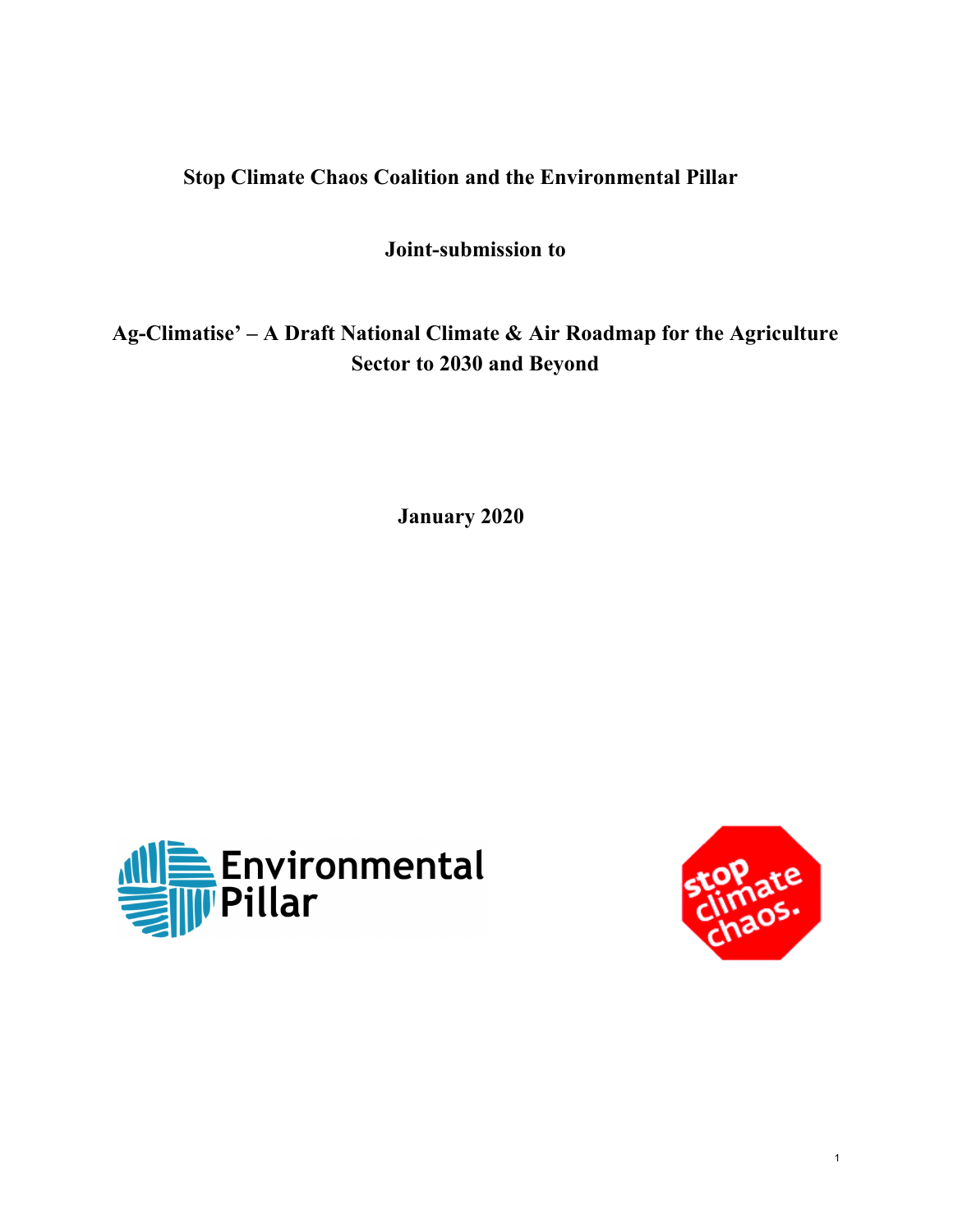This joint-submission was compiled by the Stop Climate Chaos Coalition and the Environmental Pillar. Specific content on ammonia and water quality was contributed by An Taisce.

**Stop Climate Chaos** (SCC) is a coalition of over thirty civil society organisations campaigning to ensure Ireland plays its part in preventing runaway climate change. It was launched in 2007 and is the largest network of organisations campaigning for action on climate change in Ireland. Its membership includes development, environmental, youth and faith-based organisations. It's members are: Afri, BirdWatch Ireland, Christian Aid Ireland, Comhlámh, Community Work Ireland, Concern Worldwide, Cultivate, Cyclist.ie, Dublin Friends of the Earth, Eco Congregation Ireland, ECO UNESCO, Feasta, Fossil Free TCD, Friends of the Earth, Friends of the Irish Environment, Goal, Good Energies Alliance Ireland, Self Help Africa, Jesuit Centre for Faith and Justice, Just Forests, Kimmage Development Studies Centre, Latin America Solidarity Centre (LASC), Liberia Solidarity Group, Methodist Church of Ireland – Council of Social Responsibility, Mountmellick Environmental Group, National Youth Council of Ireland, Oxfam Ireland, Peoples' Climate Ireland, Presentation Ireland, Tearfund Ireland, Trócaire, An Taisce, VITA, VOICE., and Young Friends of the Earth.

**The Environmental Pillar** is made up of 28 national environmental non-governmental organisations (NGOs) who work together to represent the views of the Irish environmental sector. The Environmental Pillar creates and promotes policies that advance sustainable development and acts as an advocacy coalition promoting sustainable solutions in areas such as climate change, biodiversity, tree-cover, resource efficiency, transport, planning and water. It's members are: An Taisce, Bat Conservation Ireland, BirdWatch Ireland, CELT (Centre for Environmental Living and Training), Coastwatch, Coomhola Salmon Trust, ECO-UNESCO, FEASTA, Forest Friends, Friends of the Earth, Global Action Plan Ireland, Gluaiseacht, Good Energies Alliance Ireland, Green Economy Foundation, Green Foundation Ireland, Hedge Laying Association of Ireland, Irish Peatland Conservation Council, Irish Seed Savers Association, Irish Whale & Dolphin Group, Irish Wildlife Trust, Native Woodland Trust, The Organic Centre, The Rediscovery Centre Ireland, Sonairte, Sustainable Ireland Cooperative (Cultivate), Sustainable Projects Ireland (The Village), Vincent Wildlife Trust, VOICE, Wildlife Rehabilitation Ireland, and Zero Waste Alliance Ireland.

**Freedom of Information:** This submission may be released in total under the provisions of the Freedom of Information Acts.

Date of posting response: 10th January, 2020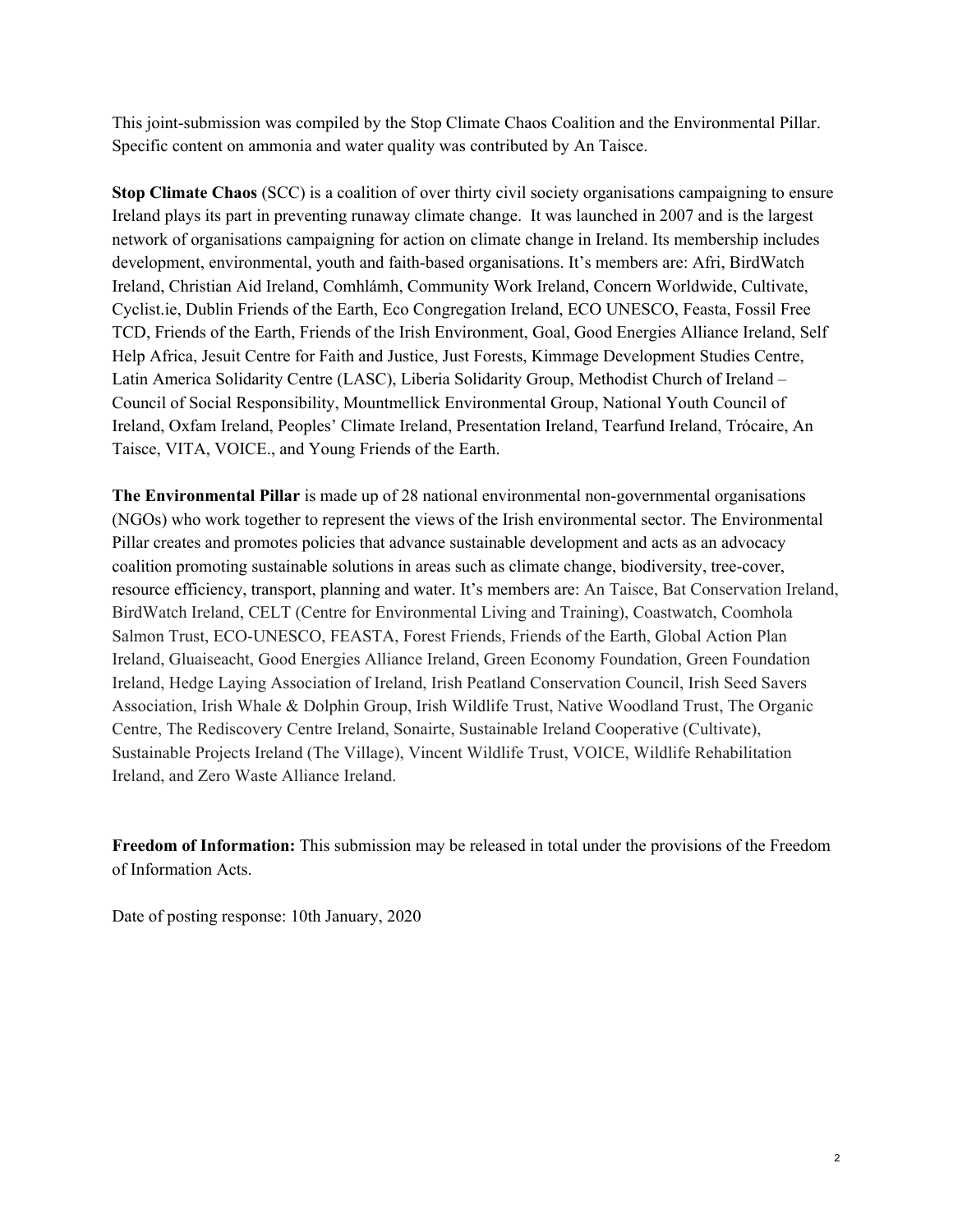#### **Introduction**

With a particular focus on the importance of timely and robust mitigation and environmental action at national level, the Stop Climate Chaos Coalition and the Environmental Pillar seeks to ensure that Irish climate policy, and underpinning strategies, is based on scientific assessment, and the principles of climate justice.

As we enter into a new decade where climate action must be significantly ramped up to avert worsening climate breakdown, this consultation opportunity to address the particular challenges within the agricultural sector is, indeed, timely. Agricultural emissions have risen by 11% (2.0Mt CO2 eq) since 2010 (when Food Harvest 2020 was published).<sup>1</sup> The agri-food sector now finds itself with worsening environmental indicators, a rising emissions trajectory over the next decade, and lock-in on an unsustainable pathway dependent on increased inputs of imported fertiliser and imported animal feed.<sup>2</sup> Stop Climate Chaos has consistently argued that Ireland's current agriculture and land use policy is neither 'climate-smart' nor sustainable, and Ireland should be supporting farmers to transition away from ruminant production to a more sustainable model of farming.

In March 2019, the all-party Joint Oireachtas Committee on Climate Action recommended that the Department of Agriculture, Food and the Marine (DAFM) in collaboration with other Government Departments engage immediately with the farming, environmental, and scientific communities to devise a plan that would align the sector with Ireland's commitments under the Paris Agreement. In light of the rising emissions trajectory projected for the sector, multi-stakeholder engagement is an essential initial step to help shift the direction of the sector to align with Ireland's climate and other environmental obligations.

**We welcome the opportunity to make this submission. Nevertheless, we urge the Department of Agriculture, Food and the Marine to go beyond an online survey to engage more directly and comprehensively with all relevant stakeholders, including civil society groups advocating for science-based policy making and ensuring Ireland fulfills its commitment to climate justice and its climate and broader environmental obligations. This engagement must include fair and equal representation of civil society in the respective committees that underpin the formulation of policy and strategy for the agricultural sector going forward, namely, the CAP Consultative Committee and the Agri-Food strategy Committee.** Failure to do so undermines the legitimacy and credibility of policy decisions at a

<sup>1</sup> EPA (2019) Provisional GHG Emissions https://www.epa.ie/pub

<sup>2</sup> EPA (2019) Ireland National Inventory Report 2019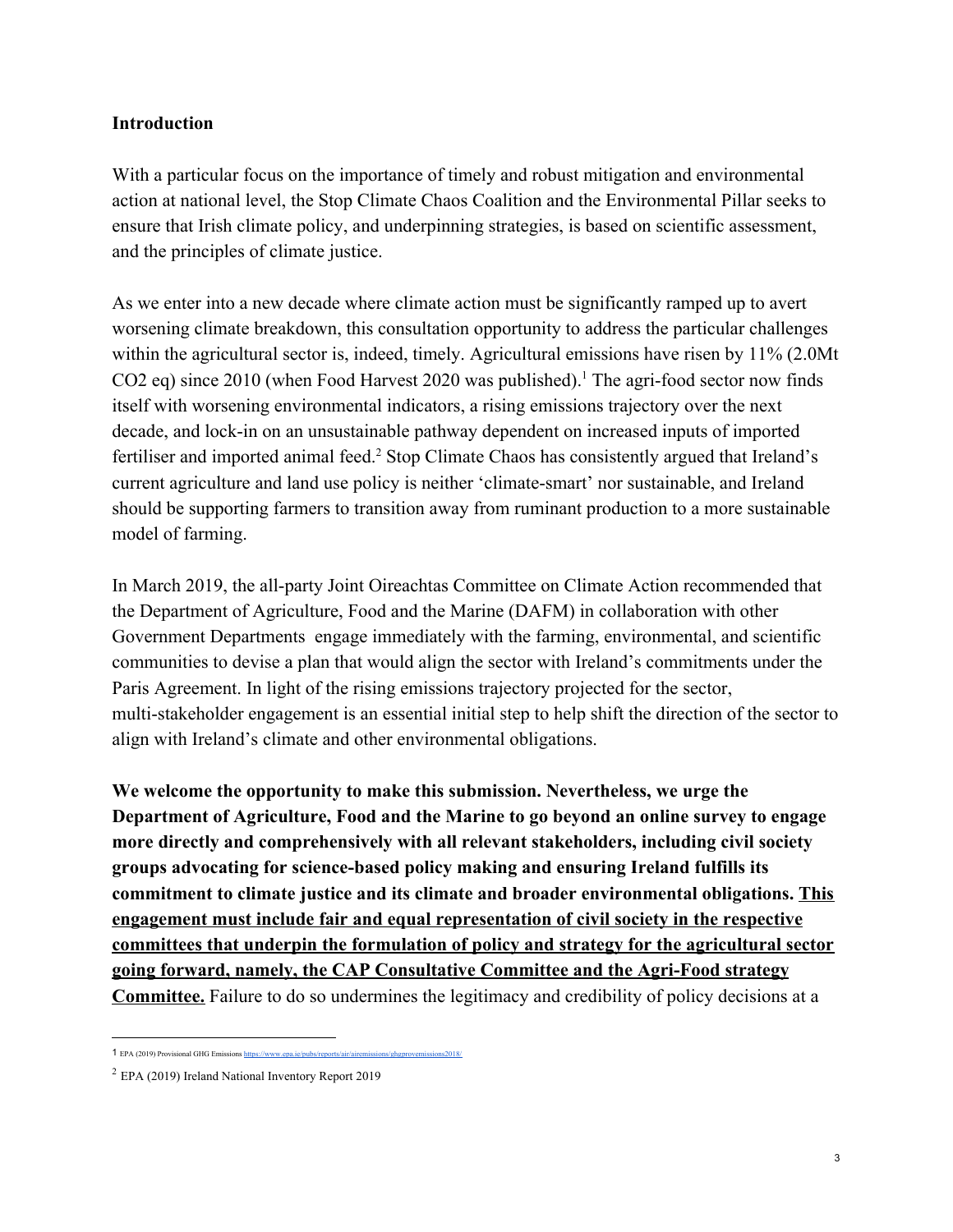time when the science and worsening evidence of ecological breakdown is demanding transformative change.

The following submission responds to some of the additional open ended questions, under the following sections, that accompanied the survey, rank-based questions

## **Reduce agriculture emissions to at least 19 Mt CO2eq by 2030**

The introduction to 'Ag-Climatise' states a requirement for the agriculture sector to cut emissions by 10 to 15% by 2030. The Climate Action Plan states a required emission reduction for the sector of 5% to 12.5% by 2030 (Table 11.4). **Stop Climate Chaos asks: Why is the Department choosing to target only the lowest ambition end of the stated ranges?**

Moreover, the 1.5<sup>o</sup>C pathways highlighted by IPCC SR15 (SPM Figure 3a.) indicates a total global methane reduction of 50% by 2050 (an average annual reduction of -2.3% per year every year) and a total nitrous oxide reduction of 20% by 2050 (an average annual reduction of -0.7% per year every year). SR15 states that a 2ºC target requires similar reductions. For climate justice and equity under the UNFCCC, developed nations have agreed to act first, fastest and more deeply. **On what basis does the Department align Ireland's methane and nitrous oxide reductions with IPCC advice and UNFCCC agreement?**

The introduction also outlines that:

*'Ireland faces significant challenges to meeting its climate change and air quality targets (as well as biodiversity and water quality targets). This challenge is replicated across all other sectors of the economy including transport and residential.'*

However, while other sectors are indeed problematic, it is disingenuous to conflate the impact of agriculture with those of other sectors, particularly in regard to ammonia emissions, biodiversity and water quality. Agriculture is responsible for 99.1% of all ammonia emissions in Ireland, 70% of protected habitats are impacted by agriculture,<sup>3</sup> and agriculture is the single largest pressure for water quality, affecting 53% of water bodies.<sup>4</sup> While other sectors do face their own environmental challenges, agriculture is by far the most frequent ecological threat, and must be held accountable as such. Further to that, in regard to the comment regarding water quality being

<sup>3</sup> https://www.npws.ie/publications/article-17-reports/article-17-reports-2019

<sup>4</sup> [https://www.epa.ie/pubs/reports/water/waterqua/Water%20Quality%20in%20Ireland%202013-2018%20\(web\).pdf](https://www.epa.ie/pubs/reports/water/waterqua/Water%20Quality%20in%20Ireland%202013-2018%20(web).pdf)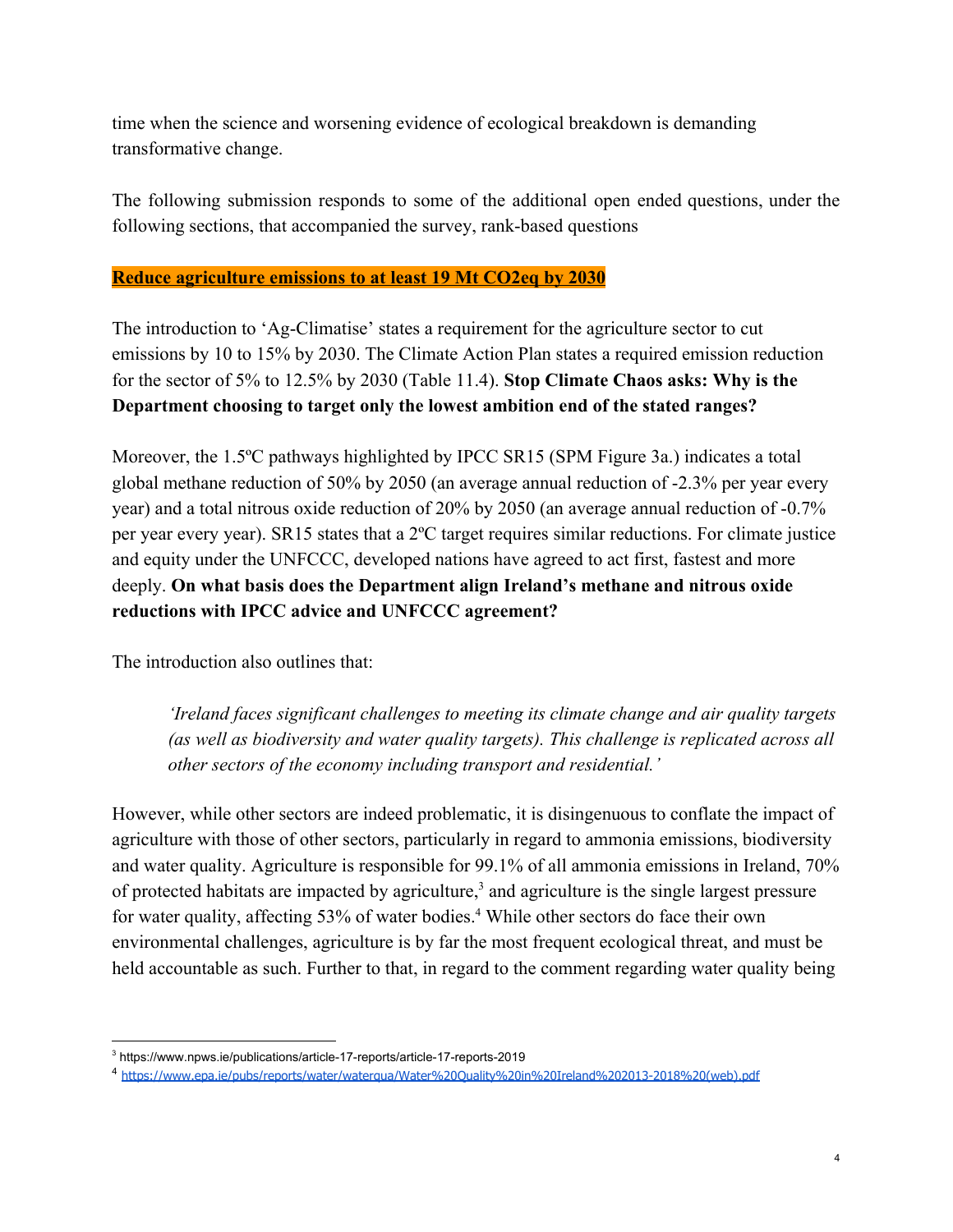good compared with other European countries, this is not something to be lauded given that 50% of our water bodies are polluted, regardless of the situation in other European countries.

**Question 1: Are there other actions that could be considered for inclusion to further enhance progress and credibility of agricultural actions? Is there more that farmers and the food industry itself can do?**

The latest Intergovernmental Panel on Climate Change (IPCC) assessment on land and climate change (published in August 2019) warned that intensive human activity has turned how we use our land into a major source of pollution.<sup>5</sup> The report delivers unequivocal evidence:

- Radical change is now needed in how we use land for food production and energy, and that sustainable land use has huge potential for combating climate breakdown. Exceeding the temperature thresholds of the Paris Agreement will inevitably decrease crop and livestock productivity, reduce the nutrient content of crops, and contribute to food insecurity. Rising temperatures and changing weather patterns are already undermining availability and access to food, as well as agricultural stability and productivity.
- If we are to avert catastrophic environmental breakdown, we must transform how we produce and consume food, and how we use and manage land.
- It is only by implementing actions across both the production and consumption sides that we can transform the sector's contribution to mitigation efforts. This includes producing food in a way that protects nature, diversifying our diets and eliminating food waste, and ramping up climate action across all sectors to ensure future food security and climate justice.

The list of on-farm oriented actions included in Question 1 may offer some mitigation potential, however the sectoral projections for the next decade clearly suggest that on-farm behavioural change (which takes time in addition to understanding farmer attitudes, motivations and barriers to change) cannot deliver the scale of emissions reductions required without a purposeful and transformative policy shift at Government and industry level.

- Over the next decade, emissions from the agri-food sector are projected to increase still further due to growing cattle numbers (increase of 11% between 2020 and 2030), increased fertiliser use (by 5% between 2018 - 2020 and by 6% between 2020-2030) and ongoing carbon losses from land.
- Under the 'with existing measures' scenario, the latest projections from the EPA indicate a 4% increase in emissions ;on 2018 levels by 2030 (from 34% to 38%). With Additional Measures, emissions are expected to rise by between 1-3%.

<sup>5</sup> IPCC 2019 Special Report on Climate Change and Land <https://www.ipcc.ch/srccl/>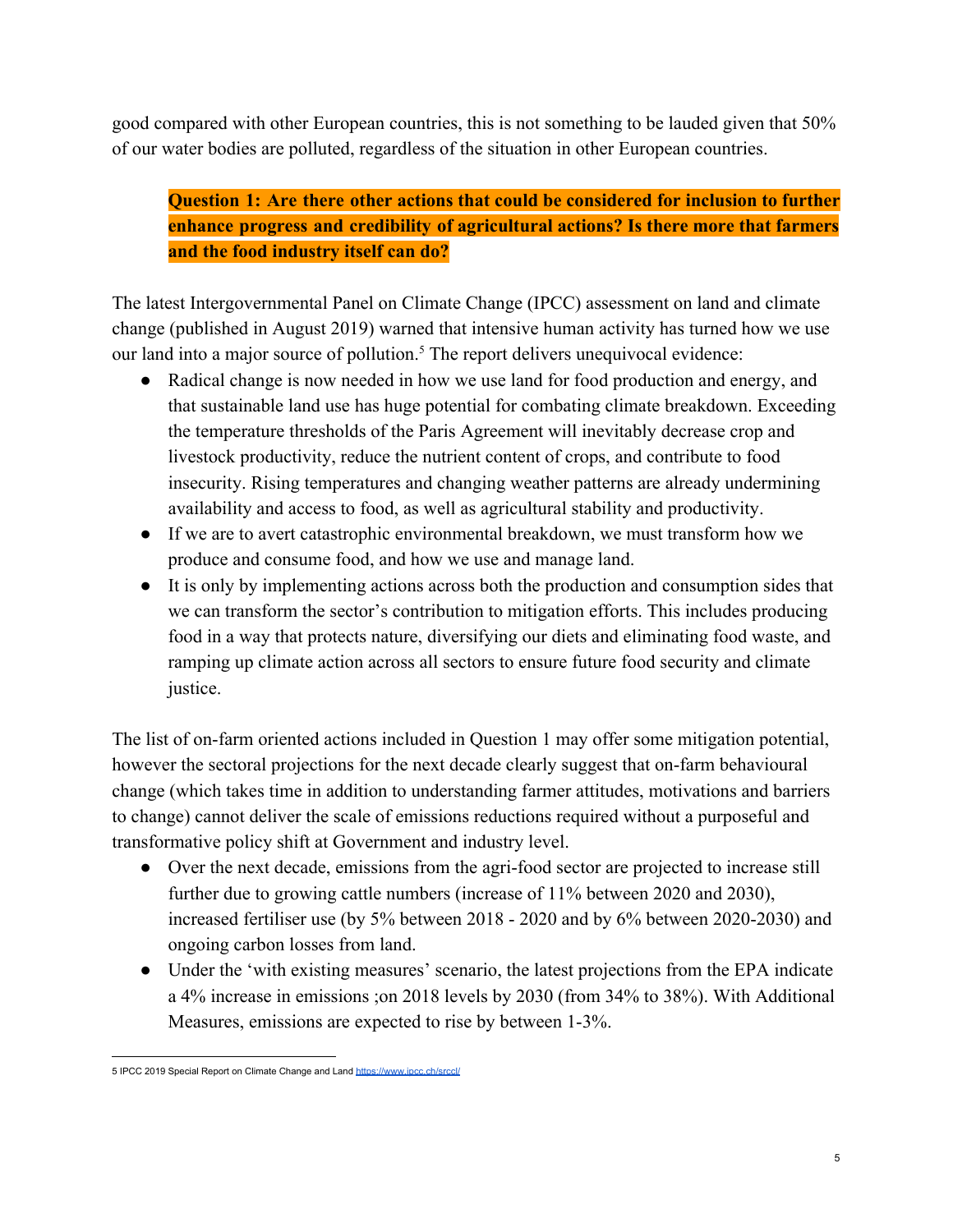- Assumptions about the impact of on-farm efficiency explains the difference between these two scenarios. Intensive beef and dairy cattle are already at near maximum efficiency in Ireland, and contrary to assertions from Teagasc and the Government, improving 'efficiency' is not climate mitigation unless total agricultural emissions fall.
- Ireland will be non-compliant with ammonia emission levels under the National Emissions Ceiling Directive beyond 2030.<sup>6</sup>

If allowed to proceed unchecked, and as acknowledged by the Climate Change Advisory Council, the current situation of rising emissions from the sector will seriously limit any ability Ireland may have in achieving its 2030 emissions reduction target (current and revised under greater EU collective ambition) and the longer-term net zero objective.

**Credibility of the roadmap for water quality and ammonia reduction:** The roadmap clearly recognises the risks posed by nitrogen loss:

 'The sector must find a way to reduce nitrogen losses to both water and air. The importance of nutrient management planning cannot be overstated, the sector must find a way to use nutrients in a more effective manner'

It outlines that by adopting the GHG MACC curve, water quality and ammonia emissions can also be addressed, in addition to GHG reduction. This is primarily by measures outlined in Action 1 and 2 of the Plan. However, relying on these measures will not realise this objective. The shortcomings in both the Code of Good Practice to Reduce Ammonia Emissions, and the 2019 Nitrates Derogation Review have been elucidated in detailed critiques by An Taisce.<sup>7</sup> The failings in regard to ammonia are particularly pertinent given the premise of the Plan is to address agriculturally derived air pollution. Based on our research, and on documents produced by Teagasc, even with the implementation of every possible abatement measure, Ireland will still breach its ammonia limits for both 2020 and 2030. As such, the measures outlined within the Code of Good Agricultural practice, and reiterated under Action 1 and 2, will do little to address Ireland's excessive ammonia emissions. As recognised by Teagasc  $(2015)^8$  significant policy measures would be necessary to implement uptake of ammonia abatement measures, and many

<sup>6</sup> Agriculture is responsible for 99% of Ireland's ammonia emissions, which currently are in breach of legislative targets. (David B. Kelleghan, Enda T. Hayes, Mark Everard, Thomas P. Curran (2019) Mapping ammonia risk on sensitive habitats in Ireland. Science of The Total Environment, Volume 649, 1580-1589.) 7

[https://www.antaisce.org/publications/an-taisce-submission-on-code-of-good-agricultural-practice-for-redu](https://www.antaisce.org/publications/an-taisce-submission-on-code-of-good-agricultural-practice-for-reducing-ammonia) [cing-ammonia](https://www.antaisce.org/publications/an-taisce-submission-on-code-of-good-agricultural-practice-for-reducing-ammonia) and <https://www.antaisce.org/articles/2019-nitrates-derogation-review>

<sup>8</sup> Gary J. Lanigan, Trevor Donnellan, Kevin Hanrahan, William Burchill, Patrick Forrestal, Gerard McCutcheon, Paul Crosson, Pat Murphy, Rogier Schulte, Karl Richards, Paddy Browne (2015). An Analysis of the Cost of the Abatement of Ammonia Emissions in Irish Agriculture to 2030. Teagasc.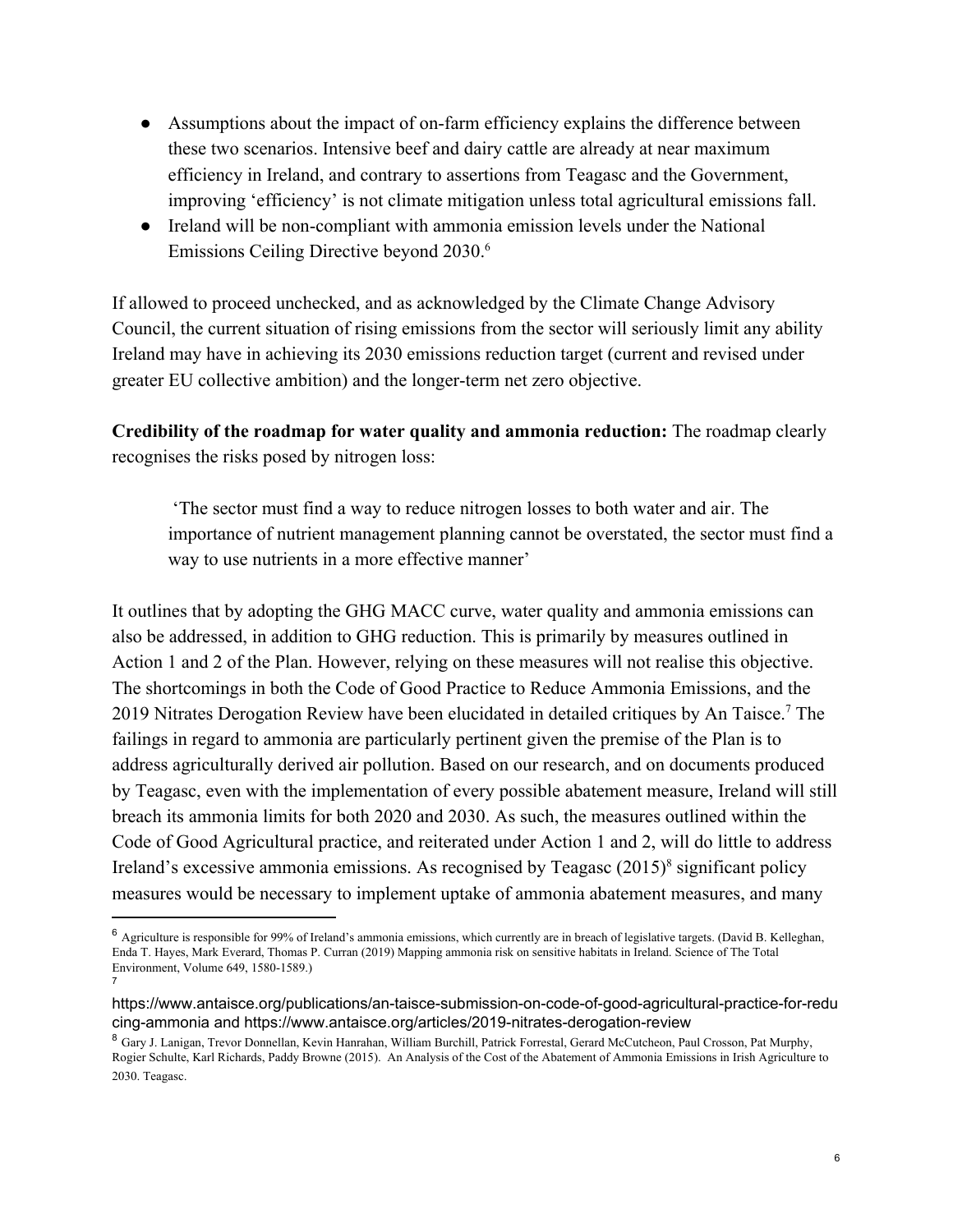could only be implemented at huge cost. If the Government are serious about reducing our ammonia emissions, mandatory implementation of measures combined with rigorous policy changes, and substantial funding for specific measures will be necessary, in addition to herd reduction.

Further, nutrient management plans will not be effective in protecting water quality until there is a policy change within the DAFM to recognise what both Teagasc and the EPA research has highlighted, which is to reduce nutrient runoff to water the pathway must be intercepted, and this will require site specific on farm assessments to identify and break these nutrient transfer pathways. Currently all DAFM nitrate reduction measures are dependant on generic one size fits all measures, which do not account for this site specific reality. Fertiliser 'efficiency' cannot be calculated if the requirement for fertiliser is based on flawed methodology.

#### **General Recommendations**

- 1. We recommend that the Department of Agriculture, Food and the Marine follow the recommendation of the Joint Oireachtas Committee on Climate Action by promptly engaging with other Departments, with the farming, environmental and scientific communities to develop a plan for the agricultural sector to align it with meeting Ireland's Paris Agreement commitments. The current consultation document to aid the development of the sector's climate and air roadmap does not satisfy this recommendation.
- 2. In developing a clear roadmap to address air and climate challenges, we recommend that the Department of Agriculture, Food and the Marine undertake a critical review of current national land-use policy and agricultural schemes to determine effectiveness in genuinely contributing to the Paris Agreement. This review should contribute to policy design and delivery going forward.
- 3. It is imperative that the direction this roadmap facilitates is one that aligns the sector with Ireland's climate obligations under the Paris Agreement, and with Ireland's legal requirements under the NEC Directive. Ensuring biosphere resilience, and deep reductions in all greenhouse gases (including methane and nitrous oxide emissions) and air pollution must form an integral part of all policy approaches in the sector between now and 2030. This roadmap must ensure policy coherence with biodiversity and water quality obligations, and underpinned with clear targets and timelines for delivery, detailed measures, and measurable outcomes for monitoring and reporting.

As demonstrated by the IPCC (2019) and proposed by the European Climate Foundation in their work on a net zero target for agriculture, there is a very clear and quantifiable hierarchy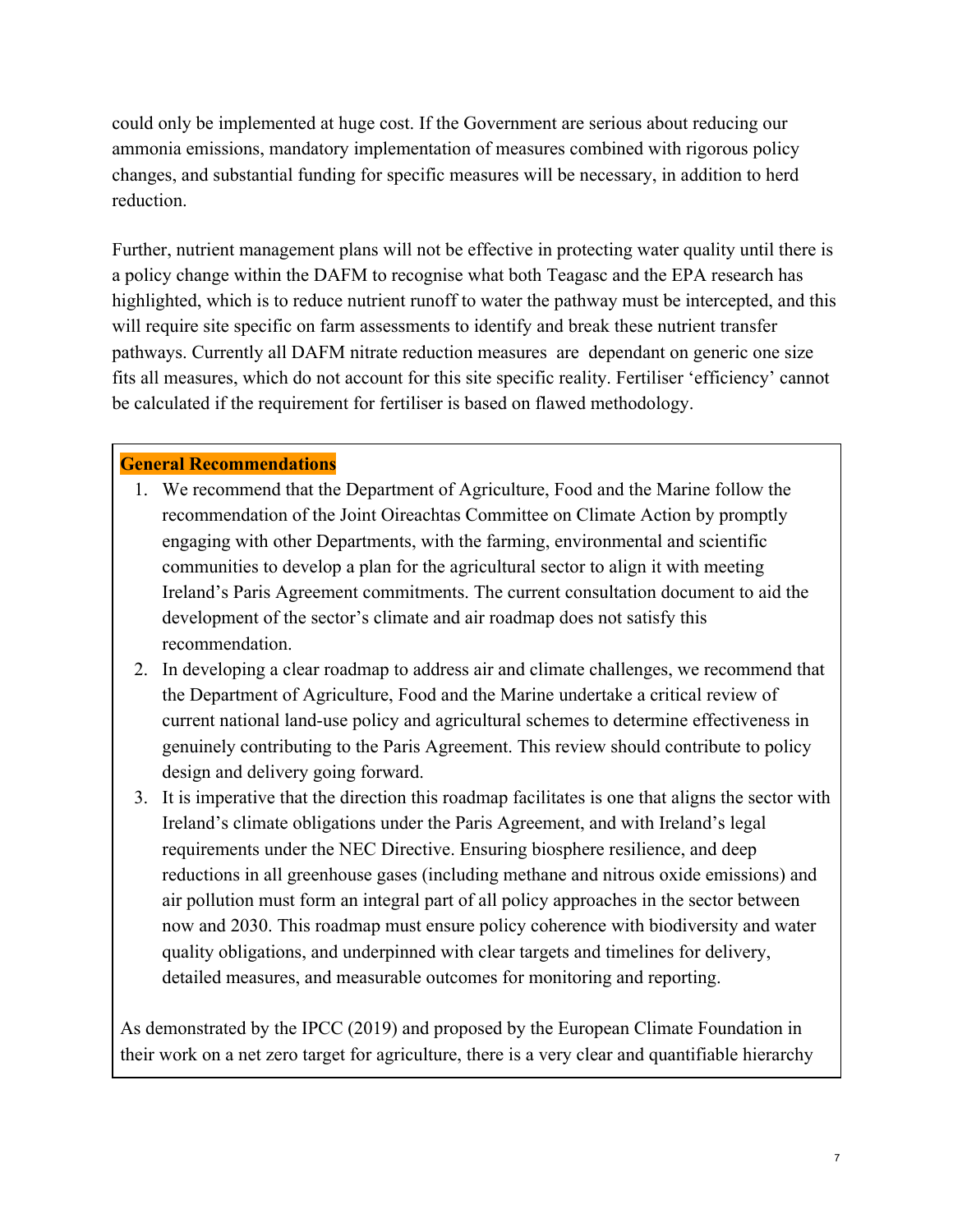in the effectiveness of actions to cut emissions. **We recommend that the roadmap for the sector adopts these high-level principles to underpin a programme of policy measures aimed at reducing emissions within the sector and improving land sequestration capacity:**

- **1. Go further, faster and deeper to cut emissions over the next decade, including avoiding emissions where possible and reducing emissions where they cannot be avoided;**
- **2. Protect existing land carbon stocks (for example, Ireland's bogs, wetlands, and organic soils);**
- **3. Restore lost land carbon stocks.**

**Specific Recommendations: We recommend that the roadmap:**

- 1. **Assess and measure the overall environmental impacts of agri-food practices in Ireland in light of the assessment and recommendations of the IPCC on land use and climate change.** In their cross-party report (March 2019), the Joint Oireachtas Committee on Climate Action recommended that land use policy in Ireland take account of the results and conclusions of the IPCC report.
- 2. As also recommended by the Oireachtas Committee on Climate Action, **demonstrate stronger policy coherence between climate and biodiversity policy objectives.** This can be achieved by encouraging High Nature Value farming, incentivising low carbon farming, diversification, and promoting and supporting healthier and less ecologically damaging human diets.
- 3. **Establish an inclusive multi-stakeholder taskforce on diversification within the sector, in line with the recommendation of the IPCC on land use and climate change.**
- 4. **Put in place an immediate imposition of strict limits on the import of reactive nitrogen in nitrogen fertiliser and animal feed, to bring usage down to 2011 levels in 2020, followed by a more gradual reduction.** The rationale underpinning this argument is that increases in animal feed and nitrogen fertiliser from 2011 onwards have expedited intensification in the sector, growing dairy production that is is heavily reliant on large and increasing fertiliser input and imported feed with huge pollution costs to climate, water and air quality with escalating negative impacts on biodiversity. Use of nitrogen fertiliser increases nitrous oxide emissions and increases grass growth that in turn increases methane emissions from cattle. Reductions in total nitrous oxide emissions and environmental pollution can only be guaranteed by limiting the total reactive nitrogen fertiliser input into the system.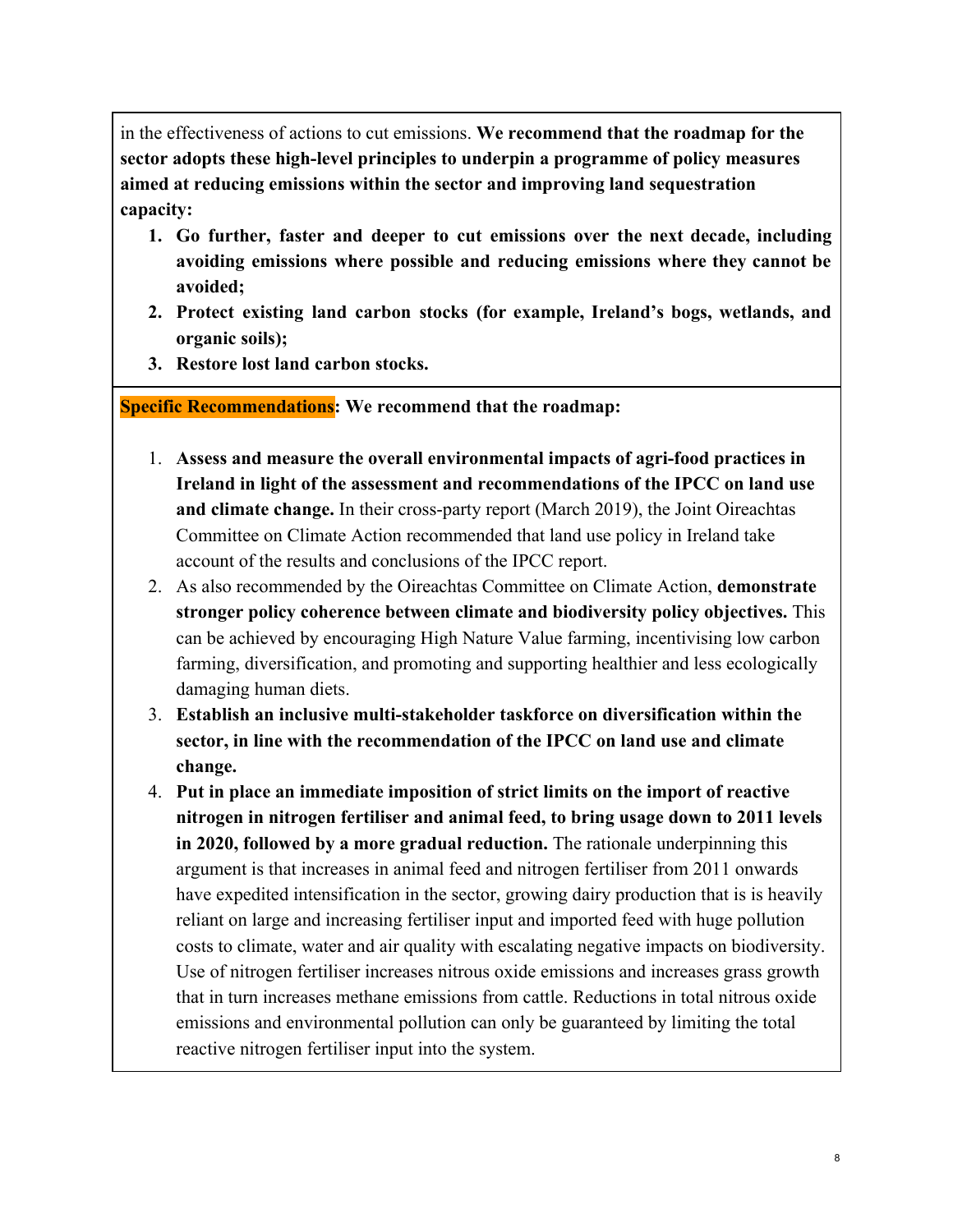- 5. **A full life cycle analysis of ammonia emissions is necessary, which links back to the effectiveness of the ammonia abatement potential.** Any proposed measures must consider the trade-offs of using certain methodologies should be clearly highlighted, e.g. soil compaction associated with certain low emission slurry spreading methods. Most importantly, a clear funding mechanism should be identified, as without additional funding many of ammonia abatement measures will be unfeasible for farmers already under significant financial pressure. The cost of ammonia abatement will rarely prove cost negative to farmers, and as such sufficient financing is imperative.
- 6. **Acknowledge the failings in current nutrient management plans.** If further water pollution from agriculture is to be prevented, it is imperative that the results of recent research be implemented, with field scale models which take account of critical source areas and nutrient transport pathways, in addition to soil type, geology and precipitation mapping. Any meaningful changes can only be achieved by means of a rapid move away from the reliance on the flawed soil phosphorus test, and a focus which is primarily on the farmyard as opposed to the land itself.
- 7. **Facilitate early, steady and permanent cuts in methane.** Steady and permanent reductions in methane emissions (primarily from agriculture) of at least 2% to 3% per year, every year, will be essential to achieving net zero and limiting warming-equivalent overshoot of a Paris-aligned cumulative emissions budget.<sup>9</sup>
- 8. **Prioritise ecosystem resilience, including ensuring adequate levels of soil health, to preserve the critical role of ecosystems in carbon sequestration and the maintenance of biosphere resilience to help limit global temperature increase to 1.5°C.** Careful assessment and mitigation of the impacts on carbon sequestration and biodiversity will be required.
- 9. **Support a ring-fenced fund for climate mitigation, sequestration and biodiversity measures in the future CAP**, to ensure robust regulations and accountability to future CAP payments.
- 10. **Ireland has committed to the implementation of the Sustainable Development Goals by 2030, and this commitment must be demonstrated in the next strategy with credible and coherent measures that recognises the relationship between climate stability and food security**.<sup>10</sup> Food security is not simply a matter of food

<sup>9</sup> Cain (2019) shows the importance of sustained, permanent methane emissions reduction to enable substantial warming-equivalent reduction: w.nature.com/articles/s41612-019-0086-4

<sup>&</sup>lt;sup>10</sup> The Sustainable Development Goal to "End hunger, achieve food security and improved nutrition and promote sustainable agriculture" (SDG2) acknowledges the relationship among supporting sustainable agriculture, empowering small farmers, promoting gender equality, ending rural poverty, ensuring healthy lifestyles, tackling climate change, and other issues addressed within the full set of Sustainable Development Goals in the Post-2015 Development Agenda.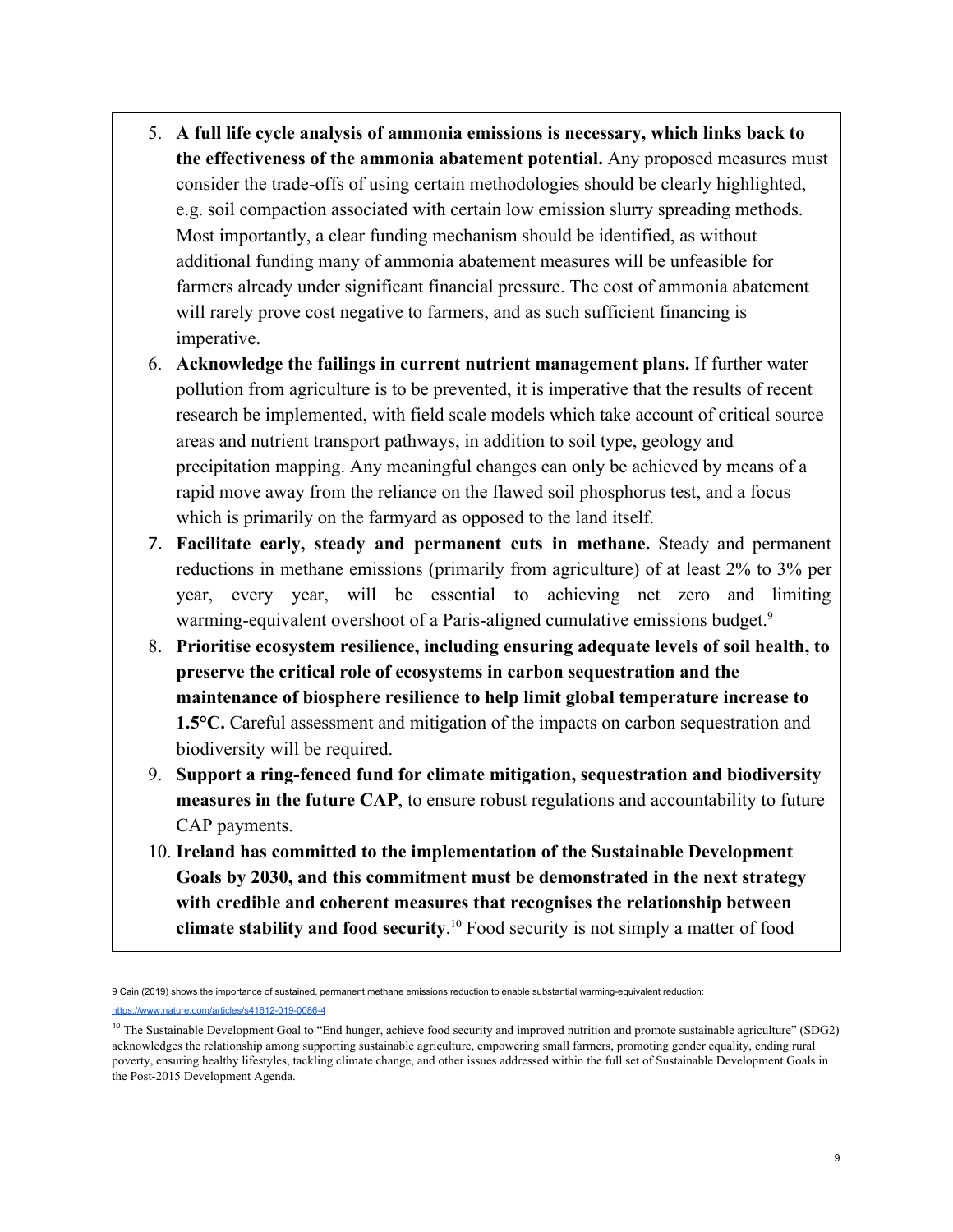production and exports, it also has to take note of food and land impacts due to feed use, and climate impacts due to emissions from livestock and fertiliser-use. Above all, food security is determined by complex issues of access to food for people in poverty. Ireland's major food exports are products like beef, dairy products and infant formula. These food items do not provide any meaningful contribution to food security, and exploitation by food multinationals, is seriously undermining sustainable food production in vulnerable regions of the world where the impacts of climate breakdown are already being widely experienced. Failing to curb emissions from the agri-food sector here, we are amplifying the risks to food security and farmers livelihoods elsewhere. To allow this to happen with intentional policy decisions pulls into critical focus and considerably undermines our positive reputation on international development.

**Enhance the development of sustainable land management practices by delivering 26.8 Mt CO2eq abatement through LULUCF actions over the period 2021 to 2030.**

**Question 3: Are there other actions that could be considered to maximise the contribution of sustainable land management? Is there more that farmers and the food industry itself can do? Question 4: Have you any feedback on how uptake of these actions can be encouraged and facilitated?**

In the absence of rapid and sufficient emissions reductions, achieving the full potential of carbon sequestration through land use policy will do little relative to what the scale of the challenge now requires. Using land use sinks to offset rising agricultural emissions is not scientifically justifiable. In particular, selectively choosing rapid afforestation as a sequestration measure, yet failing to protect and rehabilitate Ireland's carbon-rich peatlands fails as a sequestration strategy. Halting all peat extraction, and putting in place the necessary investment and resources to support re-wetting and restoring damaged peatland should be a major priority for Irish land use policy.

The restoration of ecosystem resilience must be prioritised to preserve the critical role of ecosystems in carbon sequestration, yet **the lack of specific and detailed references included in the draft roadmap to utilising and enhancing the full potential of nature based solutions**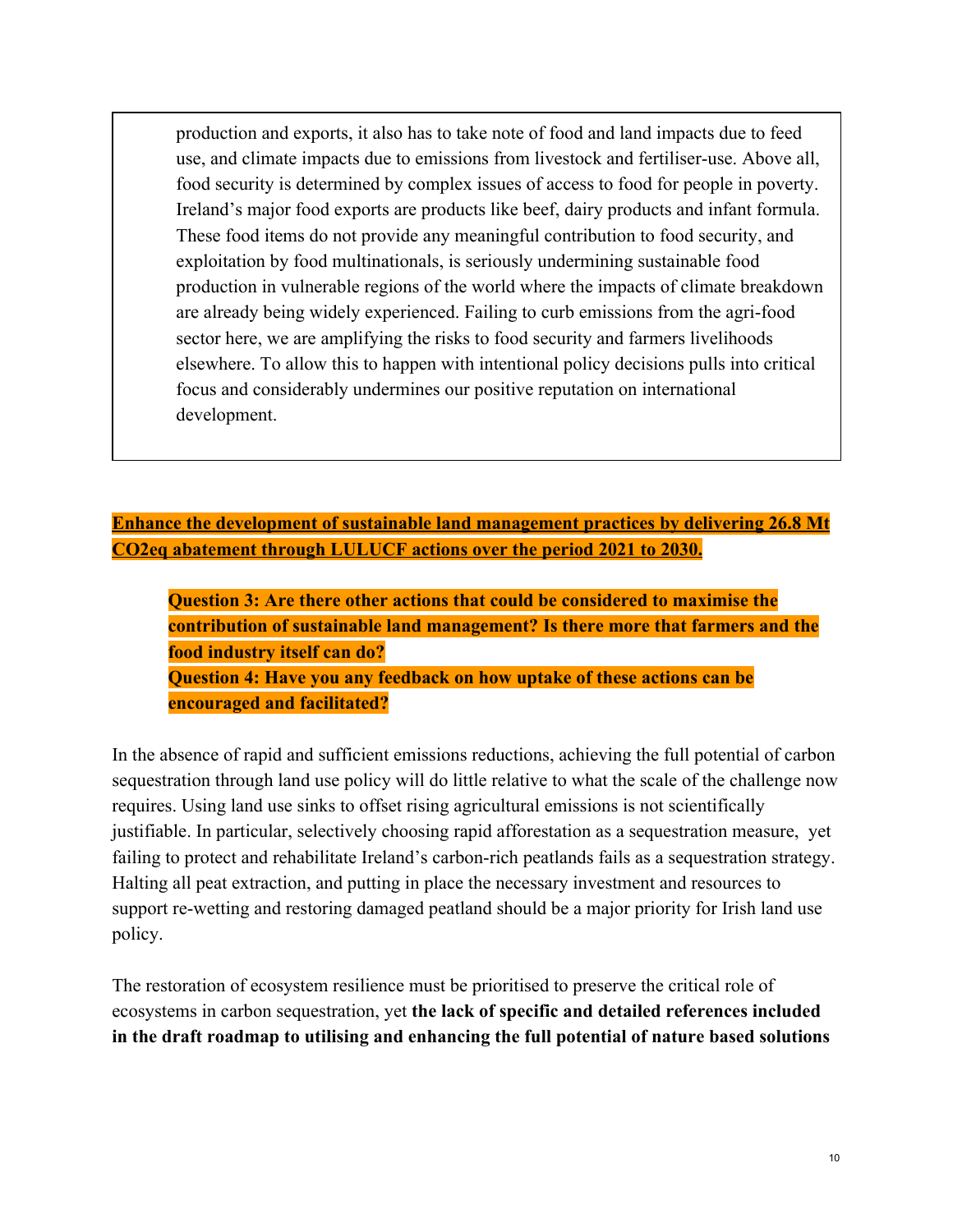**for climate mitigation and adaptation suggests an inability to join the dots between the biodiversity and climate emergency.**

(**On Action 5 - delivering 8,000 ha of newly planted forest per annum**): While the planting of 18.6 million trees annually may appear, on the face of it, to be a positive thing, we would question what type of trees these will be (including how will they be managed, where will they be placed, how long will they be allowed to grow for, will timber production is the primary objective or the provision of long-term ecosystem services including water, soil and biodiversity protection, carbon sequestration, flood risk management). To date, the Irish forestry model has been dominated by intensively managed industrial non-native conifer plantations dependent on unsustainable chemical inputs of fertilisers and pesticides. These monoculture blocks of conifers account for 72.8 percent of the national forest estate, of this 52.4 percent is made up of just one species, sitka spruce (*Picea sitchensis*). These plantations support low levels of biodiversity, and impact negatively on water quality, particularly on our most pristine sites, where this type of industrial forestry is a significant pressure.

In addition to the ecological impacts of Ireland's forestry model, recent EPA modelling has demonstrated that forest land (including managed forest land (maturing forest), afforestation land, and deforestation land) will become a net emitter of carbon by  $2030<sup>11</sup>$ , and the DAFM themselves have indicated that managed forest land has already become a net emitter of carbon due to the ratio of deforestation to reafforestation.<sup>12</sup> Further to that, drainage of peaty soils for afforestation will release yet further carbon, and to date peaty soil are frequently afforested (excluding areas of deep peat which forest regulations disqualify for afforestation). While a hectare of *unharvested, unthinned* Sitka sequester carbon at about the highest rate possible, a landscape of *unharvested, unthinned* native woodland, say yield class YC8, will store more carbon after 50 years and double after 100 years compared to a landscape of rotation thinned and clear-felled Sitka. Slower growing native woodland would store more carbon, and would also provide ecological resilience by means of biodiversity and water quality benefits.

As such further expansion of commercial non-native forestry plantations only serves to further incentivise an unsustainable forestry model, one which has been demonstrated to be significant pressure on some of Ireland's most threatened species, terrestrial habitats,

11

[https://cdr.eionet.europa.eu/ie/eu/mmr/art04-13-14\\_lcds\\_pams\\_projections/projections/envxlxagq/MMR\\_Template\\_IRArticle23\\_table1\\_2019IE16042019v2.xlsx/manage\\_docum](https://cdr.eionet.europa.eu/ie/eu/mmr/art04-13-14_lcds_pams_projections/projections/envxlxagq/MMR_Template_IRArticle23_table1_2019IE16042019v2.xlsx/manage_document) [ent](https://cdr.eionet.europa.eu/ie/eu/mmr/art04-13-14_lcds_pams_projections/projections/envxlxagq/MMR_Template_IRArticle23_table1_2019IE16042019v2.xlsx/manage_document)

<sup>12</sup> <https://www.agriculture.gov.ie/media/migration/ruralenvironment/climatechange/NFAP191218.pdf> (Section 4.2)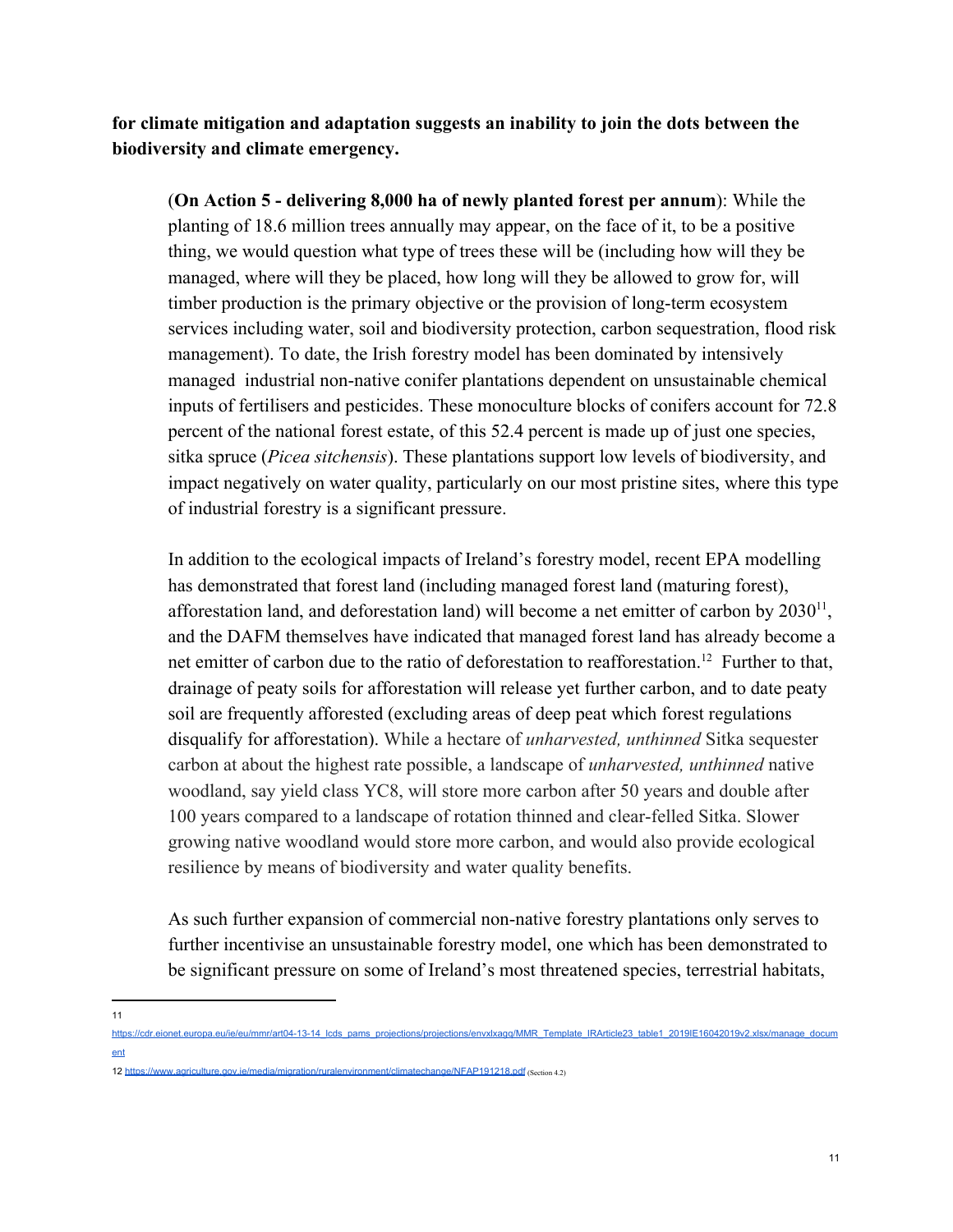and aquatic systems. This is in the face of questionable carbon sequestration potential. Forest policy needs to be equally cognisant of the far-reaching environmental implications alongside the social and economic implications. Any potential carbon sequestration provided by monoculture forestry should not be used as a substitute for the substantial and sustained reductions required in livestock emissions. The carbon sequestration potential of the national forest estate is also being undermined by premature harvesting of younger trees.<sup>13</sup> As acknowledged by the Climate Change Advisory Council in their 2018 annual review, there is currently no definition of 'an approach to carbon neutrality' or any indication of a pathway for achieving this element of the low-carbon transition to 2050. In Ireland, 75% of farmland is classified as disadvantaged due to poor soil and climate. This land is ideal for agroforestry systems, which improve degraded land and are recommended for marginal land.

Because of peat extraction, disturbance, and related activities, **Ireland's peatlands** (most of which are moderately or severely damaged) have become a source of carbon emissions. In their healthy state, peatlands will not only store carbon, but also continue to absorb CO2 as they expand. For this potential to be realised however, there also needs to be stronger measures put in place to protect and restore Ireland's peatlands. These peatlands are of high conservation importance and their unsustainable utilisation results in a deterioration of water and air quality. To this end, the EPA Strive Peatlands document<sup> $14$ </sup> sets out management actions, which include managing of peatlands for carbon, biodiversity and water. In addition it outlines the need to manage state owned peatlands, and that the management of peatlands should involve using socio-economic instruments, and that the management should be done both for, and with the people.

We have consistently argued that if adequately managed, sequestered carbon in peatlands could provide a cheap mitigation measure, and produce important income in terms of agri-climate environmental measures under the Rural Development Plan Regulations. In the UK, the recommended approach to sustainable soil carbon sequestration is to include the management and protection of carbon stocks in existing highly organic soils such as those found in the uplands, peatlands, grasslands and native forests. Such measures are complementary to obligations under the Birds Directive and commitments under the National Peatland Strategy and EU Biodiversity Strategy.

<sup>&</sup>lt;sup>13</sup> This was raised by the Environmental Pillar and acknowledged by the Forest Service, who admitted they were powerless to prevent this occurring once the forestry grant expired the owner can cut the trees, the old premiums were for 20 years and the new premiums since 2014 are for only 15 years. The CARBWARE project for Ireland's LULUCF reporting, in its 2012 report, warned of the consequences for the national forest Carbon accounting if this premature felling was not addressed. When combined with the low afforestation rates ( new planting), down to 3,250 ha in 2019, with a COFORD recommended minimum necessity for 15,000 ha per annum to avoid deforestation, informs us that the current forestry model is completely failing to fulfill even a basic Climate change mitigation role.

<sup>&</sup>lt;sup>14</sup>http://www.epa.ie/researchandeducation/research/researchpublications/strivereports/STRIVE\_75\_web\_SC.pdf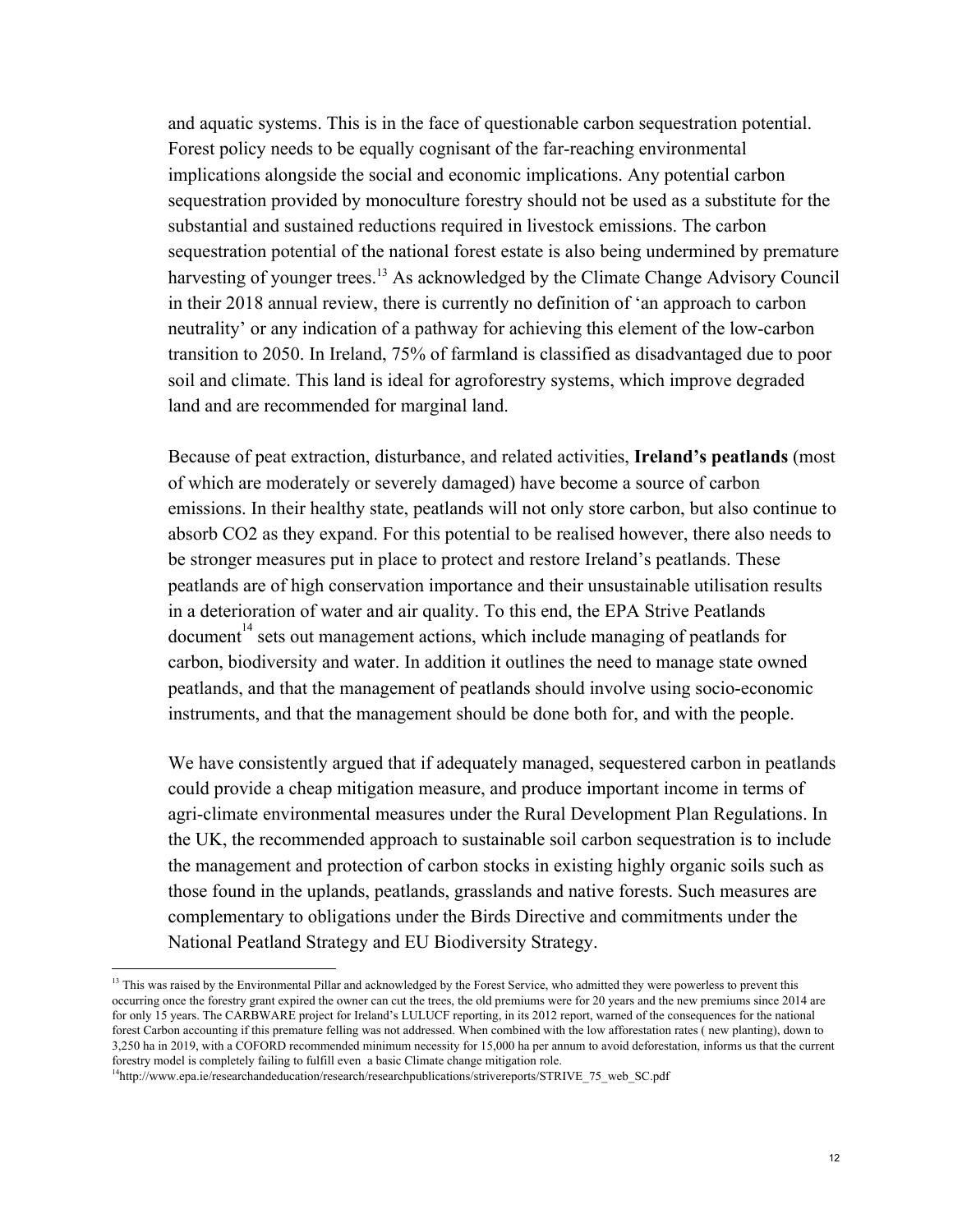# **We recommend that the roadmap:**

- 1. **Ensure policy coherence** across all aspects of land-use policy, including the management of peat-based agricultural soils.
- 2. **Support a national programme of rewetting and restoration** of Ireland's peatlands based on credible carbon sinks which protect and expand peatlands, wetlands, permanent grassland on high carbon soils and native woodlands.. This should include a verifiable pathway for the rehabilitation and restoration of various peatland types in line with an established target of net sequestration. This target should include scientifically informed interim targets and a national-scale programme of rewetting supported by the delivery of appropriate funding programme in line with the scale of restoration required. The framework for the sustainable management of Irish peatlands has already been drafted in the Strive Peatlands document, with the necessary measures already elucidated.
- 3. **Provide information** on how the figure of 40,000ha included in the draft roadmap was arrived at.
- 4. **Acknowledge and address the several flaws in the current implementation of agri-environment schemes** in Ireland (e.g. lack of ecological expertise, short-term contracts, and poor monitoring).
- 5. **Emphasise the role of permanent native woodland utilising continuous cover and coppice management systems** and support agroforestry policy that promotes 'the right trees in the right places', with a focus on native woodland species which have increased benefits for both agricultural and environmental outputs, including biodiversity, soil health and fertility, prevention of soil erosion, improved water quality and extended grazing seasons.
- 6. **Introduce a full suite of agroforestry measures** focused on native tree species to obtain the multiple known benefits, to target nutrient run off, carbon lock up, biodiversity benefits, soil and water protection, flood mitigation, and diversity of food.<sup>15</sup>
- 7. **Ensure that all afforestation should be sited and managed** so that it is not in conflict with our legal environmental obligations. Particular attention should be paid to the need to meet minimum environmental requirements ensuring no inappropriate

<sup>&</sup>lt;sup>15</sup> The benefits of agroforestry include; biodiversity, water quality and soil fertility improvement, carbon sequestration, pollution prevention, stops soil erosion and improves drainage, mitigating flooding, reduction in fertiliser and pesticide runoff, reduction of fertiliser and pesticide usage. Reduction in use of fossil fuels on farms and in local community. All of these environmental benefits are measurable with no detriment to production, saving money while hitting environmental targets simultaneously. The assimilation of Agroforestry into the Irish agriculture industry will involve no great disruption or changes to the traditional way of farming in Ireland, in fact it has the potential to enhance and improve the Irish model. This will have a knock on effect of added optional incomes for farmers and sustained employment in tree nurseries and among tree planting/management contractors.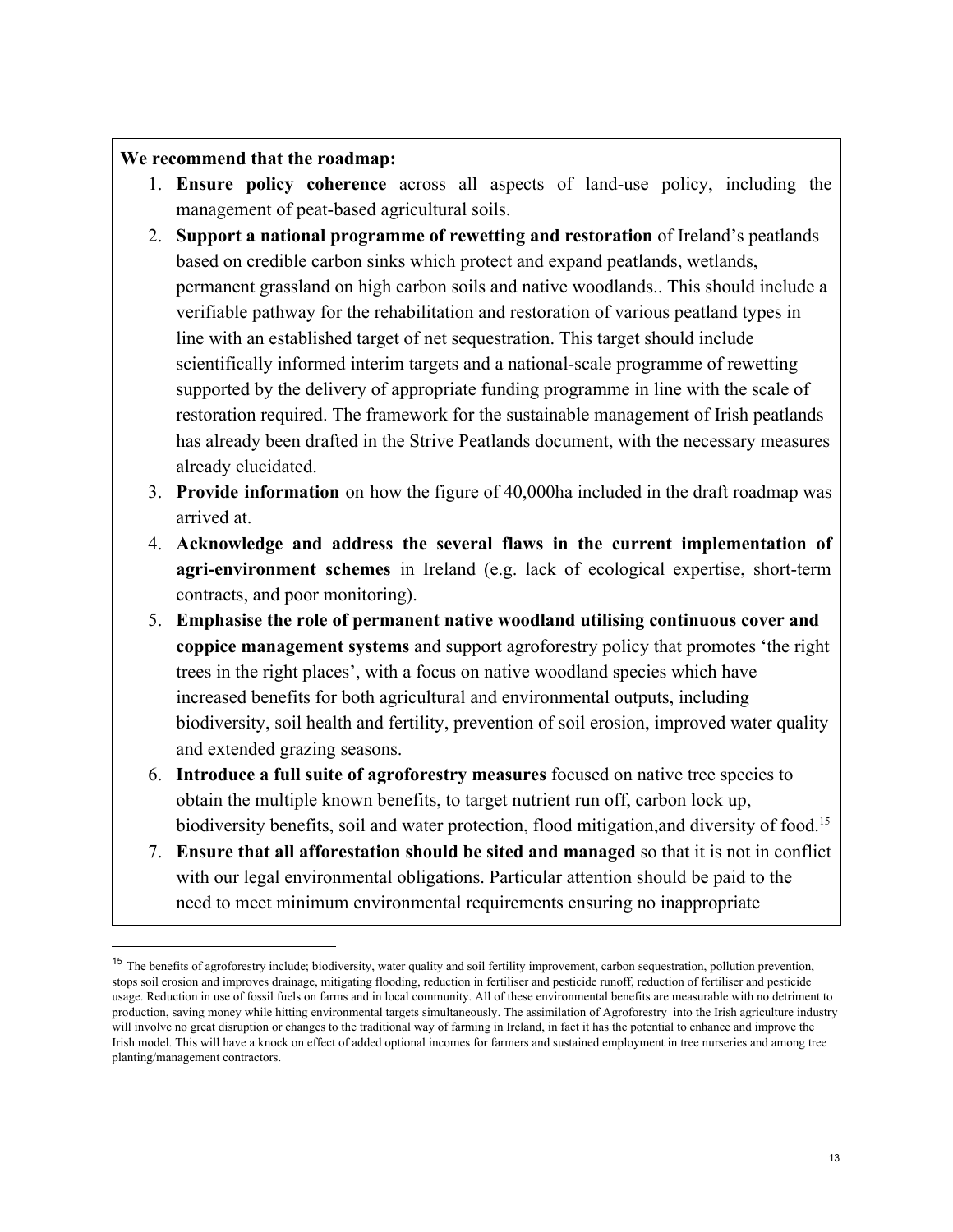afforestation of sensitive habitats including areas where High Nature Value farming takes place, and where it may impact on high status water bodies.

- 8. The **inclusion of agroforestry systems as a viable component in the 30% environmental and climate measures element of the next CAP 2021-2027**, balancing production with natural environmental controls. Scrub should be recognised as agroforestry and rewarded as part of increasing our semi natural/native woodlands targets and EU biodiversity obligations. Increased tree planting under agroforestry could be used to offset nitrogen, phosphate and carbon dioxide increases. Potential also exists to support paying carbon/ecosystem services credits to farmers for mixed native woodlands with high biodiversity value.<sup>16</sup>
- 9. **Include hedgerow management as an agroforestry** measure and reward farmers to manage this valuable resource for its multiple benefits. This will necessitate a hedgerow management standard with training provided in basic sustainable hedgerow management techniques. The inclusion of hedgerows as a potential supportable agroforestry measure, if done in tandem with either the removal of agroforestry from forestry into an agriculture remit under CAP, or separate agroforestry measures between the two, might become a more attractive option for farmers and landowners. This could be combined with consistent hedgerow management, standard with training as a key component of this proposal.<sup>17</sup>
- 10. **Support the extension of a nationwide county-based hedgerow survey** and quantify the climate mitigation and adaptation functions of this resource.
- 11. Ensure that the **appropriate investment, resources, and monitoring and review** architecture are in place to deliver on credible long term sequestration measures.

#### **Acting in Partnership**

While Action 15 outlines that all stakeholders will be engaged through the CAP consultative committee, we would highlight that water expertise is absent from this committee. The Sustainable Water Network have not been invited to join the committee, despite requesting a place. Indeed, even An Fóram Uisce, the only statutory body representative of all stakeholders with an interest in the quality of Ireland's water bodies, have also not been extended an invite.

<sup>&</sup>lt;sup>16</sup> The inclusion of agroforestry in the greening of the next CAP can be part of permanent grassland, shrubs, and trees, and this will qualify as part of a flexible approach by the EU, while targeting pollution mitigation via creation of riparian linear woodlands. In order to avail of agroforestry benefits Ireland must reintroduce forestry into its RDP ( Rural Development Programme ) under Axis 2: Environment and Land Management or remove from the Forestry Programme and incorporate into CAP measures for environmental services, etc. This could remove the replanting obligation under the Forestry regulations which is a major obstacle for farmers to adopt any forestry measures.

<sup>17</sup> See: [http://www.eurafagroforestry.eu/action/policy/Lobbying\\_in\\_Brussels\\_for\\_Agroforestry](http://www.eurafagroforestry.eu/action/policy/Lobbying_in_Brussels_for_Agroforestry)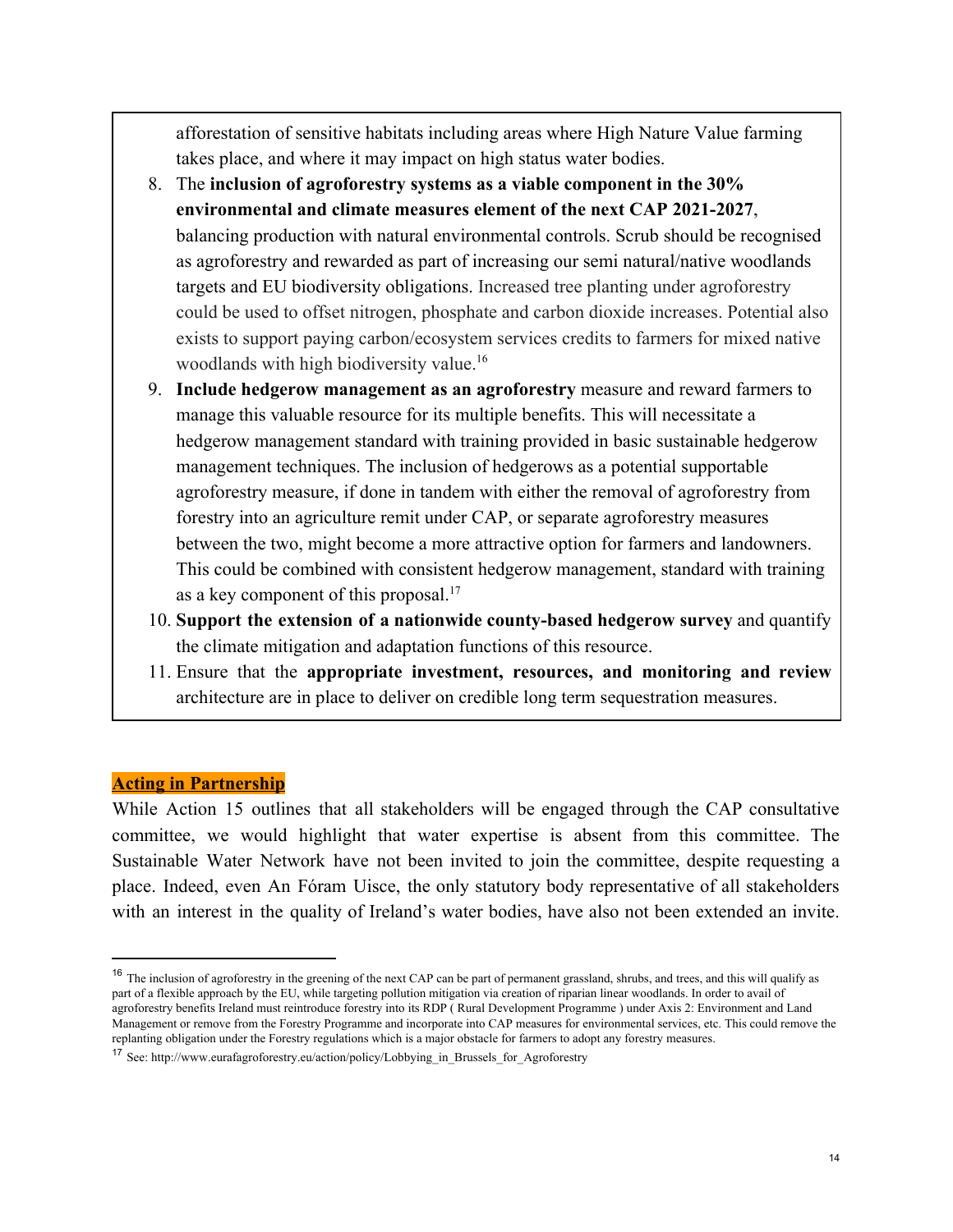We would highlight that this Forum have an advisory role to the Minister for Housing, Planning and Local Government in relation to Government Water Policy, and as such it follows that they should be represented on this committee. This lack of water expertise is a serious oversight given the impact of agriculture on Ireland's waters and the importance of the CAP consultative committee, and one which should be redressed.

**Contribute to sustainable energy and decarbonisation of energy system**

**Question 5: Are these actions sufficient, or are there others you would suggest? Is there more that farmers and the food industry itself can do? Question 6: Have you any feedback on how uptake of these actions can be encouraged and facilitated?**

Proposing indigenous biomethane injection as an energy source cannot be justified as a viable solution to averting climate breakdown. The IPCC SR15 report (2018) emphasised that rapid reduction of methane gas is vital to keeping within 1.5°C target of the Paris Agreement. The risk of leakage in the production and transportation of biomethane means that its use at scale would necessitate extremely robust and potentially costly independent regulation and monitoring of production sites.<sup>18</sup> Extremely difficult to deploy at scale, the development of a biomethane industry in Ireland will likely necessitate large investment and will lock in a reliance on the extensive use of nitrogen fertiliser to grow more grass, whilst increasing nitrous oxide emissions even further - a gas that can trap heat even more efficiently than carbon dioxide or methane over a 100 year period.<sup>19</sup>

The additional difficulty with anaerobic digestion is that while in a tightly controlled system, it may reduce methane emissions, it does not capture ammonia emissions. As such, the promotion of the biomethane industry will further exacerbate Ireland's ammonia problem, which this roadmap aspires to address. The promotion of one undermines the objectives of the other.

#### **We recommend:**

● **A hard cap on total reactive nitrogen usage in Ireland is critically necessary to limiting the current nitrogen crisis because current biogas projections by Gas Networks Ireland and others are predicated on increasing nitrogen fertiliser use still further to produce grass over and above the Food Wise 2025 animal**

<sup>&</sup>lt;sup>18</sup> Methane leakage from biogas is similar to levels found in fossil gas production leaks. See: [https://www.foodandwaterwatch.org/sites/default/files/ib\\_1906\\_biogas\\_manure-2019-web.pdf](https://www.foodandwaterwatch.org/sites/default/files/ib_1906_biogas_manure-2019-web.pdf) 19 See: [https://www.tandfonline.com/doi/pdf/10.1080/10934529.2018.145907](https://www.tandfonline.com/doi/pdf/10.1080/10934529.2018.1459076)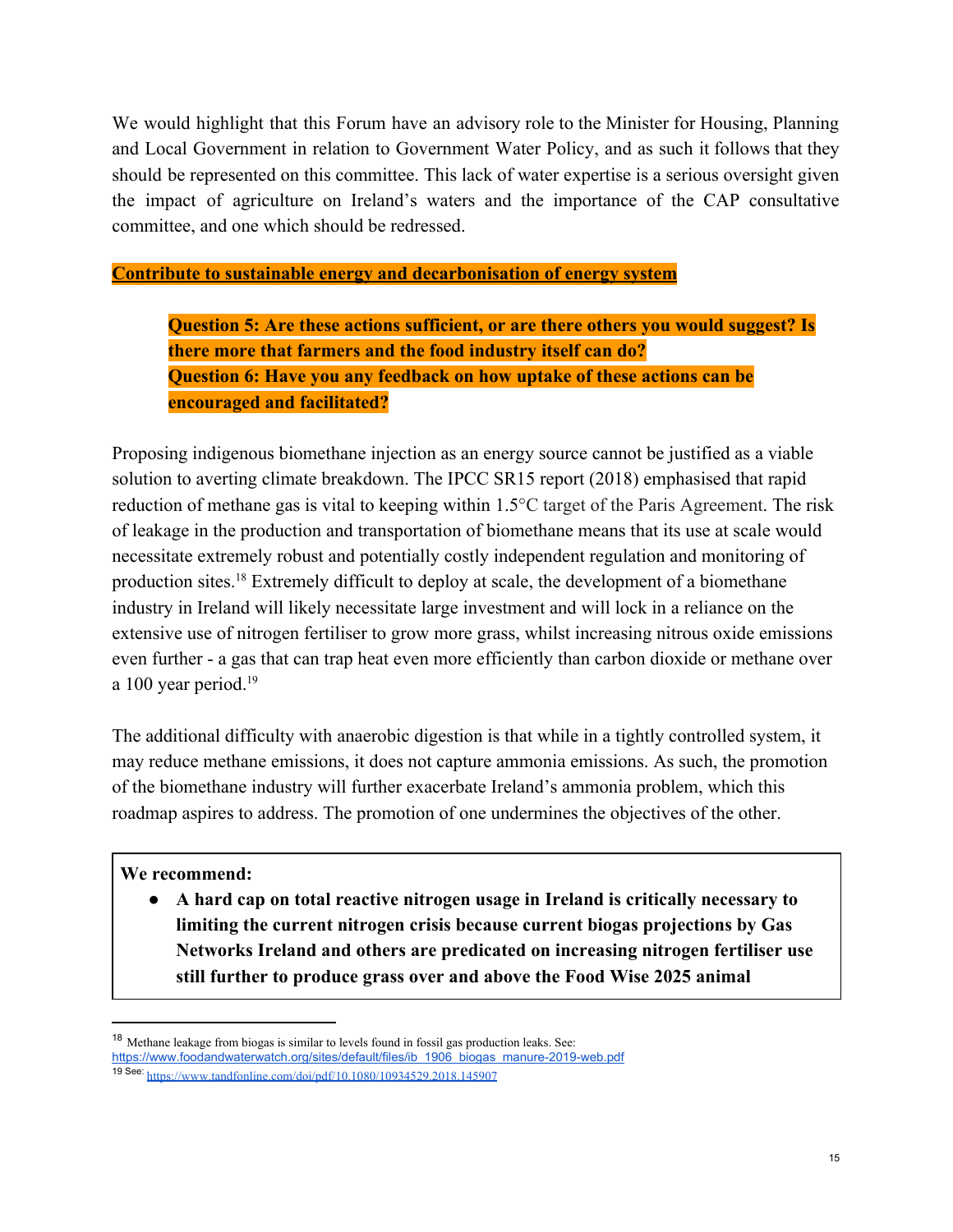**projections.** Unacceptably, and contrary to public spending guidelines, the pollution costs of biogas production and its negative consequences are not included in these projections that continue to be biased toward economic benefits likely to accrue to private vested interests, with the severe negative environmental consequences being tacitly socialised.

● **A detailed explanation of how the significant projected increase in biomass use for energy will be balanced with competing land-use policy related to food production**, carbon sequestration, and biodiversity conservation, and justified on climate and environmental grounds.

## **Preparing for the Future**

# **Question 11: What are your views on these six guiding principles in preparing for the future? Are they sufficiently comprehensive or are there others you would add?**

Agriculture is one of the most climate-sensitive industries in Ireland, and if the sector fails to consider the climatic constraints in which food production operates, and shift its objectives and strategic direction accordingly, the sector will fail environmentally, socially and economically. Climate impacts to food, fodder and feed supplies can be expected to increasingly affect farm and food supply resilience in Ireland, and around the world, in addition to the serious complications posed by pollinator and biodiversity loss. To illustrate this point, extreme weather events in recent years has clearly shown that farmers are at the forefront of climate impacts, with considerable risks for their mental health, on animal welfare and productivity, on farm output, and of course, on on-farm finances. Results from the latest Teagasc national farm survey show that extreme weather events had an historic impact on farm incomes in 2018, with average income down 21%, and spending on imported animal feed up 34%. On dairy farms specifically, feed costs increased by 43%. These domestic figures highlight the economic vulnerability to the sector to climate risks, risks which are expected to accelerate over the coming decades. Failure to recognise the responsibility to deliver a road-map with credible emissions reduction as its core objective will put farmers' livelihood, farmer welfare and animal productivity, and consequently, the rural economy, at risk. Every effort should be made to futureproof the wellbeing of Irish farmers.

**Improving the resilience of the sector** requires improving environmental sustainability and ensuring a safe and stable climate. However, as long as Irish farmers are locked into an intensification model based on declining prices and cheap commodity routes to distant export markets, they will see more animal numbers and increased production as the only response to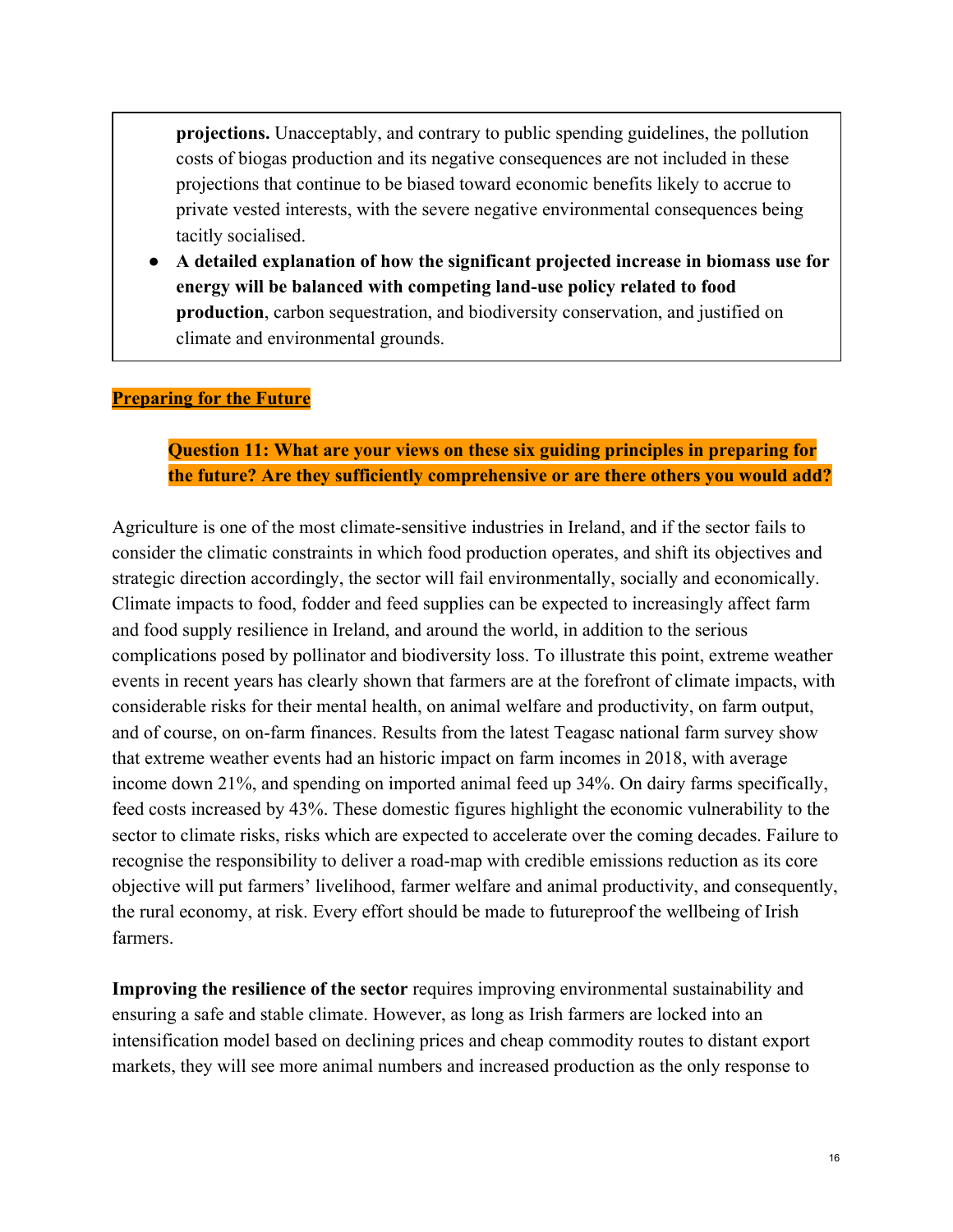rising farm costs and falling farm incomes. Stable incomes are essential to providing favourable environmental outcomes through land management. Improving resilience in the sector therefore must incorporate the establishment of a more financially viable model across the Irish farming sector, and support for a sustained transition for farmers to diversify into food crop production, agroforestry and establishing biodiverse and food productive woodland. This system would provide environmental dividends, and equity to farmers. Ireland must recognise that animal agriculture is an inherently inefficient use of agricultural land, and that Ireland needs to grow food, not grass.

#### **We recommend:**

- 1. An **emphasis on increasing farm-gate values and farm income**s, linking farm to product, improving supply-chain functionality, food and environmental ethics, and open communications between farmers, processors, retailers, consumers, policy makers, and environmental monitoring and advocacy groups.
- 2. In line with recommendations from the Joint Oireachtas Committee on Climate Action, the roadmap must also build resilience into the sector by **developing a Just Transition plan** for those affected by the shift away from intensive beef and dairy production.
- 3. **Top down policy supports for farm and crop diversification** to allow farmers to contribute to establishing a localised diverse and secure food production system, with a concomitant regeneration of rural societies and livelihoods
- 4. **Future CAP subsidies must represent money for public goods, with results based payments.** Farmers should be financially rewarded for reductions in emissions, providing spaces for nature and the protection of water quality.
- 5. Changing social norms, such as supporting societal shift towards organic, plant-based diets. Rather than see this as a threat to Irish agriculture, and attempt to counter this with 'enhanced environmental credentials', the sector should be tailored to accommodate changing consumer preferences.

**Question 12: Innovation is now widely recognised as a key driver of long-term growth and sustainable development and addressing of challenges such as Climate Change. What type of approaches and processes could assist the Irish agri-food innovation system to address economic and societal challenges and facilitate increased networking, collaboration and investment?**